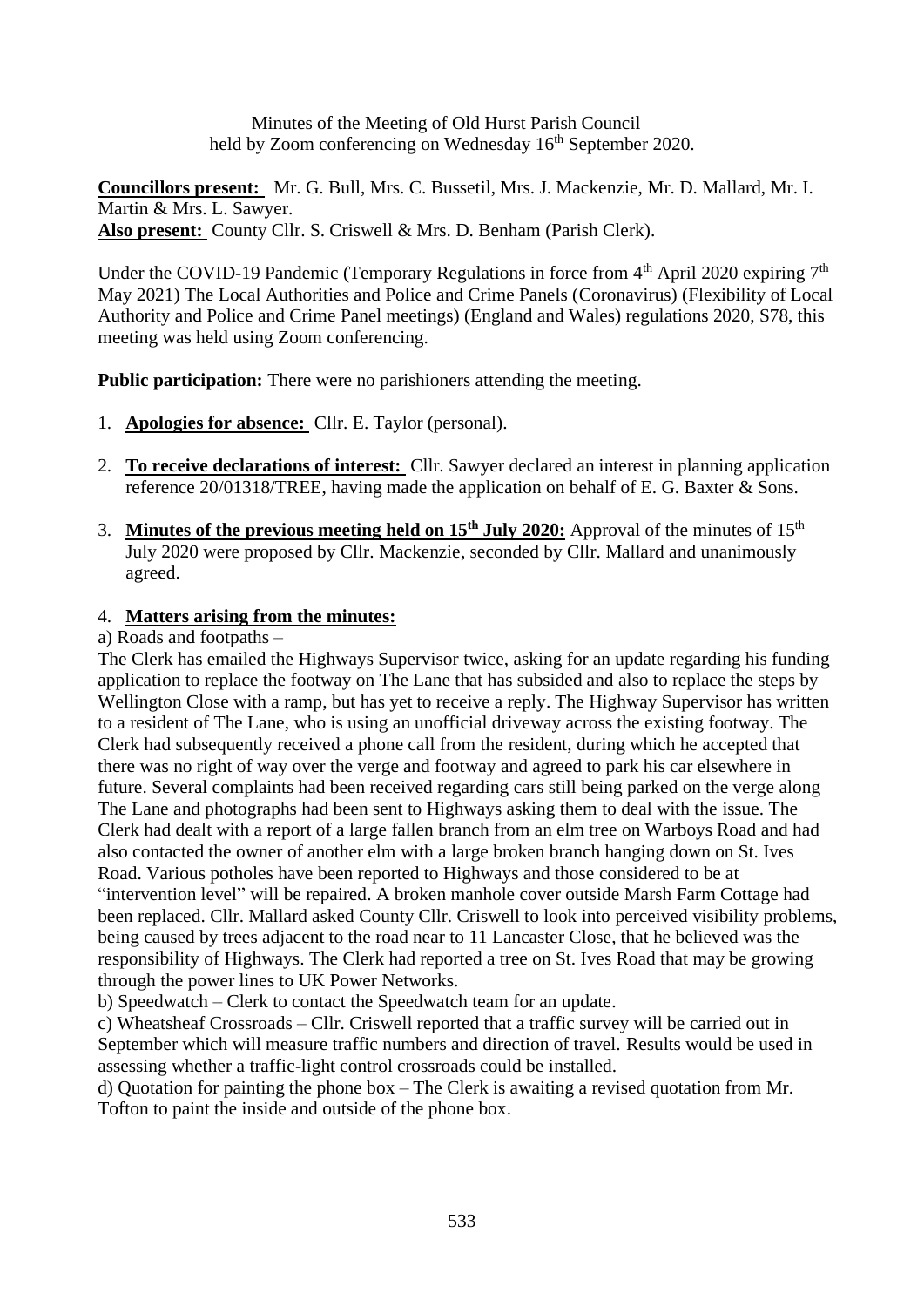# 5. **Consultation on Reform of the Planning System.**

Consultation documents were available to all councillors prior to the meeting. Cllr. Bull suggested that the Parish Council wait for the District Council's views to become available before making any response to the consultations. Unanimously agreed.

# 6. **Finance.**

a) Payment of outstanding debts.

Cllr. Mackenzie proposed retrospective approval of payments (1) to (6) and approval of payments (7) to (9). Seconded by Cllr. Bull and unanimously agreed.

(1) Cq. No. 000656 - £150.00, Mr. A. Abbs, grass verge cutting  $4<sup>th</sup>$  instalment.

(2) Cq. No. 000657 - £189.45, Mrs. D. Benham, wages & expenses of Parish Clerk for July.

(3) Cq. No. 000658 – £150.00, Mr. A. Abbs, grass verge cutting  $5<sup>th</sup>$  instalment.

(4) Cq. No. 000659 - £27.54, K & M Lighting Services Ltd., street lighting quarterly maintenance.

(5) Cq. No. 000660 - £75.00, CAPALC, Councillor training course.

(6) Cq. No. 000661 - £189.45, Mrs. D. Benham, wages & expenses of Parish Clerk for August.

(7) Cq. No. 000662 – £20.95, askiT Services Ltd, renewal of anti-virus for Parish Council laptop.

(8) Cq. No. 000663 - £191.92, Business Services at CAS Ltd., Parish Council insurance.

(9) Cq. No. 000664 - £111.61, Mrs. D. Benham, refund of overpayment of income tax 2019-20.

### b) Current position.

A copy of the receipts and payments, bank reconciliation and bank statement had been sent to all councillors prior to the meeting.

c) NJC pay agreement 2020/21 for Local Government employees.

The Clerk's pay will be increased by 34p per hour backdated to 1<sup>st</sup> April 2020. The Chairman had written to S R Howells advising of the change.

# 7. **Planning.**

a) New application.

20/01318/TREE – Fell two elm trees, land near junction between The Lane and St. Ives Road. The application had been circulated by email and returned recommending approval. Cllr. Sawyer took no part in the decision having declared an interest.

b) Update on previous application.

20/00679/FUL – Proposed change of use from agricultural to café (Class A3). Church Farm, Church Street, Old Hurst, PE28 3AF. In Progress.

# 8. **Correspondence:**

Forwarded to councillors:

- a) Rural Bulletins.
- b) Roadworks and Events reports.
- c) Highway Events Diary.
- d) Rural Funding Digests.
- e) IHMC Incident reports.
- f) Information on COVID-19 from various agencies.
- g) Cambridgeshire Local Council Conference 23rd October 2020, to take place online.
- h) Buckden Neighbourhood Plan consultation.
- i) BMI can do it promotion.
- j) Planning for the Future: Planning White Paper.
- k) Securing against trespass and gypsy encampments.
- l) Renewal of the Huntingdonshire Dog Control PSPO.
- m) Changes to local bus services.